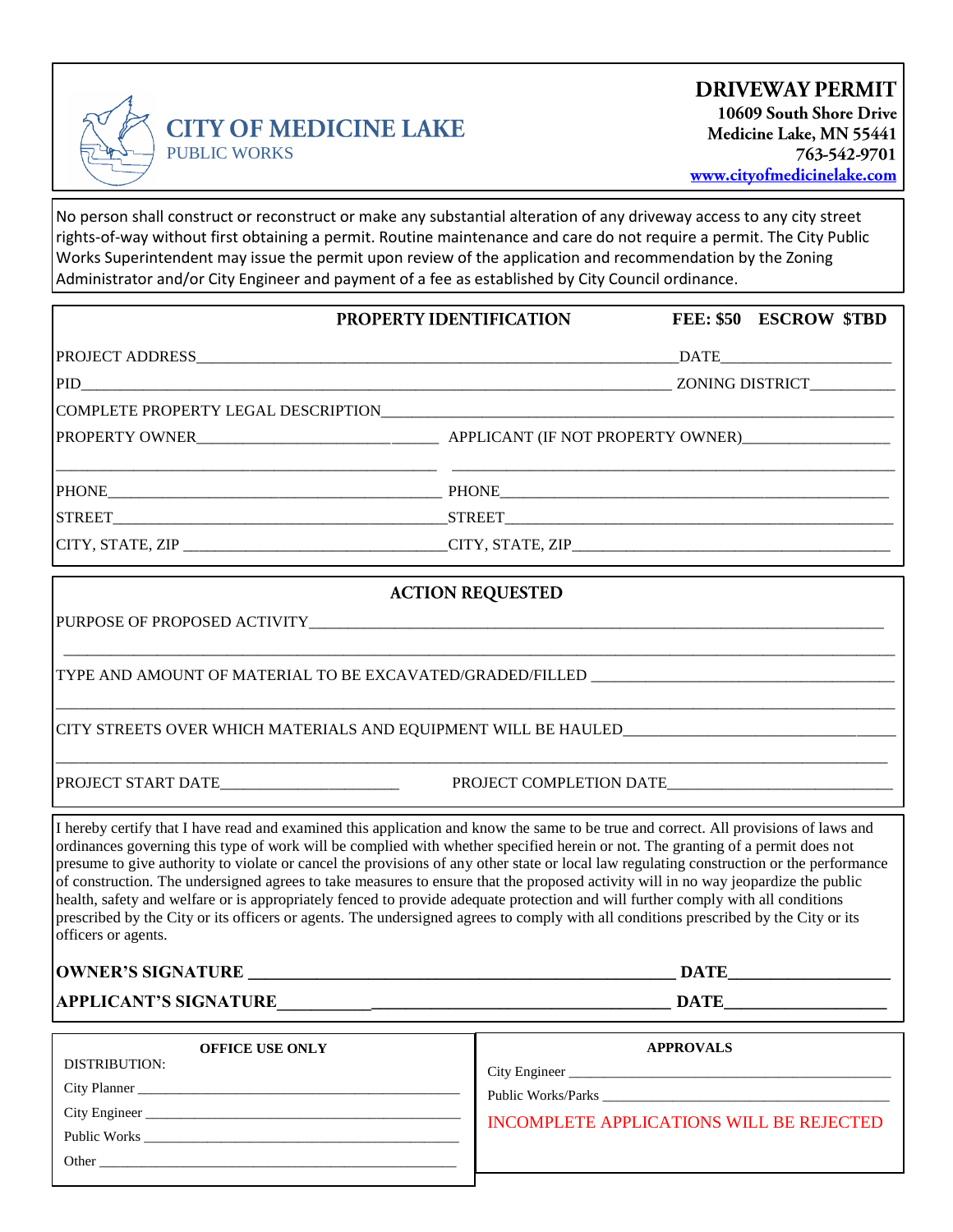## **Additional Information**

**Fees:** The driveway fee is \$50. The escrow fee required will be based on the complexity of the project and determined at time of application by the Public Works Superintendent. This fee is waived if the permit is being requested in conjunction with a stormwater management plan, site plan review, land fill/grading/excavation permit, or other land use application.

**Payment of Fees:** The applicant acknowledges that before this request can be considered, all required information and fees (including all up front escrow deposits) must be paid to the City. If additional fees are required to cover costs incurred by the City, the City Clerk has the right to require additional payment. Such expenses may include (but are not limited to) personnel costs, fees for consultants, legal assistance and other professionals, recording fees, along with other overhead costs. The amount of escrow is determined by the City of Medicine Lake fee schedule in effect at the time of the application submittal. The applicant also acknowledges that it may be required to file, at his or her expense, appropriate resolutions, agreements or other documents evidencing approval of the application. The applicant agrees that the City may withhold the issuance of a building permit until all financial matters are resolved. If need be, the City reserves the right to pass outstanding balances from this application to Hennepin County to be assessed with next year's property taxes for the property involved as indicated on page one of this application and the Property Owner agrees to such assessment.

**Application Submission:** Applications should be submitted to the Public Works Superintendent at Medicine Lake City Hall at 10609 South Shore Drive, Medicine Lake, MN 55441. Phone: 763.542.9701.

**Driveway Permit Review Process:** The Public Works Superintendent shall review all plans for driveway reconstruction and issue permits as needed consistent with City Code §1300. The Public Works Superintendent will request reviews by the City Engineer or Zoning Administrator as needed depending on the complexity of the project. In the event additional review is needed, and escrow fee will be required. All driveway permits shall be completed within ninety (90) days of the issuance of the permit. Upon completion the permit holder shall notify the Public Works Superintendent in writing of the date of completion. The applicant shall also obtain a road and hauling permit from the City.